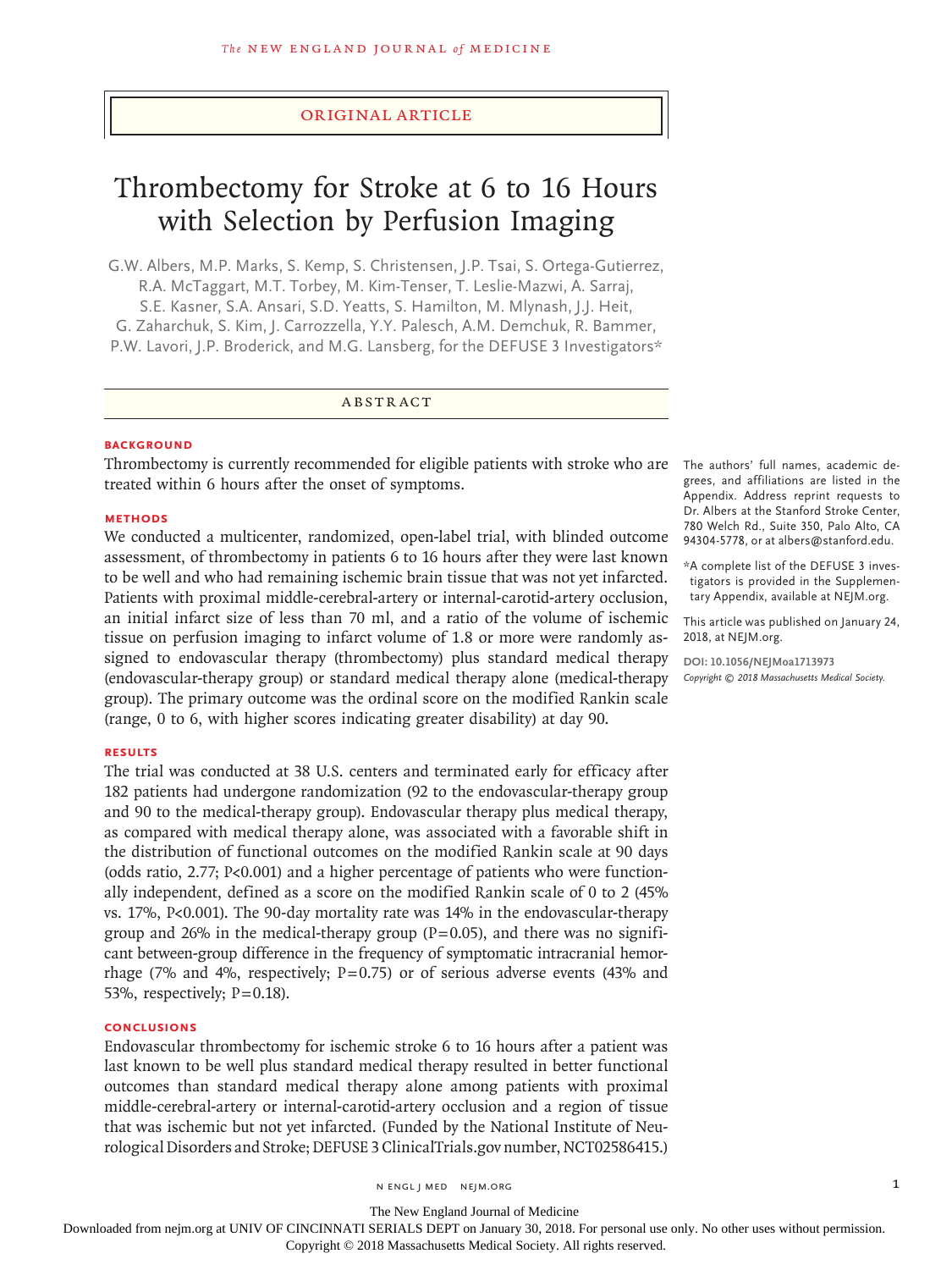NDOVASCULAR THROMBECTOMY HAS<br>been shown to be effective for the treat-<br>ment of acute ischemic stroke in patients<br>with occlusion of the first segment of the middle been shown to be effective for the treatment of acute ischemic stroke in patients with occlusion of the first segment of the middle cerebral artery or occlusion of the internal carotid artery if treatment is initiated within 6 hours.<sup>1,2</sup> The results of the recently reported DAWN (DWI or CTP Assessment with Clinical Mismatch in the Triage of Wake-Up and Late Presenting Strokes Undergoing Neurointervention with Trevo) trial showed that the time window for endovascular treatment may be extended to 24 hours after the patient was last known to be well if patients are carefully selected on the basis of a disproportionately severe clinical deficit in comparison with the size of the stroke on imaging.<sup>3</sup> Other trials have suggested that computed tomographic (CT) perfusion imaging, as well as the combination of diffusion and perfusion magnetic resonance imaging (MRI), can estimate the volume of irreversibly injured ischemic tissue and the volume of brain tissue that is ischemic but not yet infarcted.<sup>4,5</sup> These techniques may identify patients who will have a favorable response to endovascular reperfusion therapy, even when the therapy is initiated longer after the onset of stroke symptoms than is typical in clinical practice.<sup>6,7</sup>

The Endovascular Therapy Following Imaging Evaluation for Ischemic Stroke (DEFUSE 3) trial was designed to test the hypothesis that patients who were likely to have salvageable ischemic brain tissue as identified by perfusion imaging and who underwent endovascular therapy 6 to 16 hours after they were last known to have been well would have better functional outcomes than patients treated with standard medical therapy.

#### Methods

#### **Trial Oversight**

The DEFUSE 3 trial was funded by the National Institutes of Health (NIH) through StrokeNet, a network of more than 300 U.S. hospitals. The trial was approved by the StrokeNet central institutional review board and the Food and Drug Administration (FDA) for an investigational device exemption (IDE G150028). The trial was designed by the first three authors and the last author. A steering committee provided guidance during monthly telephone conferences. Data management, oversight of site monitoring, and interim statistical analysis were performed by the NIH StrokeNet National Data Management Center at the Medical University of South Carolina. The trial was monitored by an NIH-appointed independent data and safety monitoring board. All the authors attest to the trial integrity and the completeness and accuracy of the reported data and adverse events. The first draft of the manuscript was written by the first author.

#### **Patients and Participating Centers**

The trial was performed at 38 centers in the United States. Neurointerventionalists were preapproved to participate on the basis of training and experience. (For approval requirements, see the Supplementary Appendix, available with the full text of this article at NEJM.org.) Enrolled patients or their surrogates provided written informed consent. Patients were enrolled if they met clinical and imaging eligibility requirements and could undergo initiation of endovascular therapy between 6 and 16 hours after the time that they had last been known to be well, including if they had awakened from sleep with symptoms of a stroke. Perfusion imaging had to be performed at the trial-site hospital in which endovascular therapy was planned.

Patients were eligible if they had an initial infarct volume (ischemic core) of less than 70 ml, a ratio of volume of ischemic tissue to initial infarct volume of 1.8 or more, and an absolute volume of potentially reversible ischemia (penumbra) of 15 ml or more. Estimates of the volume of the ischemic core and penumbral regions from CT perfusion or MRI diffusion and perfusion scans were calculated with the use of RAPID software (iSchemaView), an automated image postprocessing system. The size of the penumbra was estimated from the volume of tissue for which there was delayed arrival of an injected tracer agent (time to maximum of the residue function [Tmax]) exceeding 6 seconds.<sup>8</sup> (An example is given in Fig. 1.) Patients were required to have an occlusion of the cervical or intracranial internal carotid artery or the proximal middle cerebral artery on CT angiography (CTA) or magnetic resonance angiography (MRA). Detailed inclusion and exclusion criteria for the trial are provided in the Supplementary Appendix.

2 N ENGL J MED NEJM.ORG

The New England Journal of Medicine

Downloaded from nejm.org at UNIV OF CINCINNATI SERIALS DEPT on January 30, 2018. For personal use only. No other uses without permission.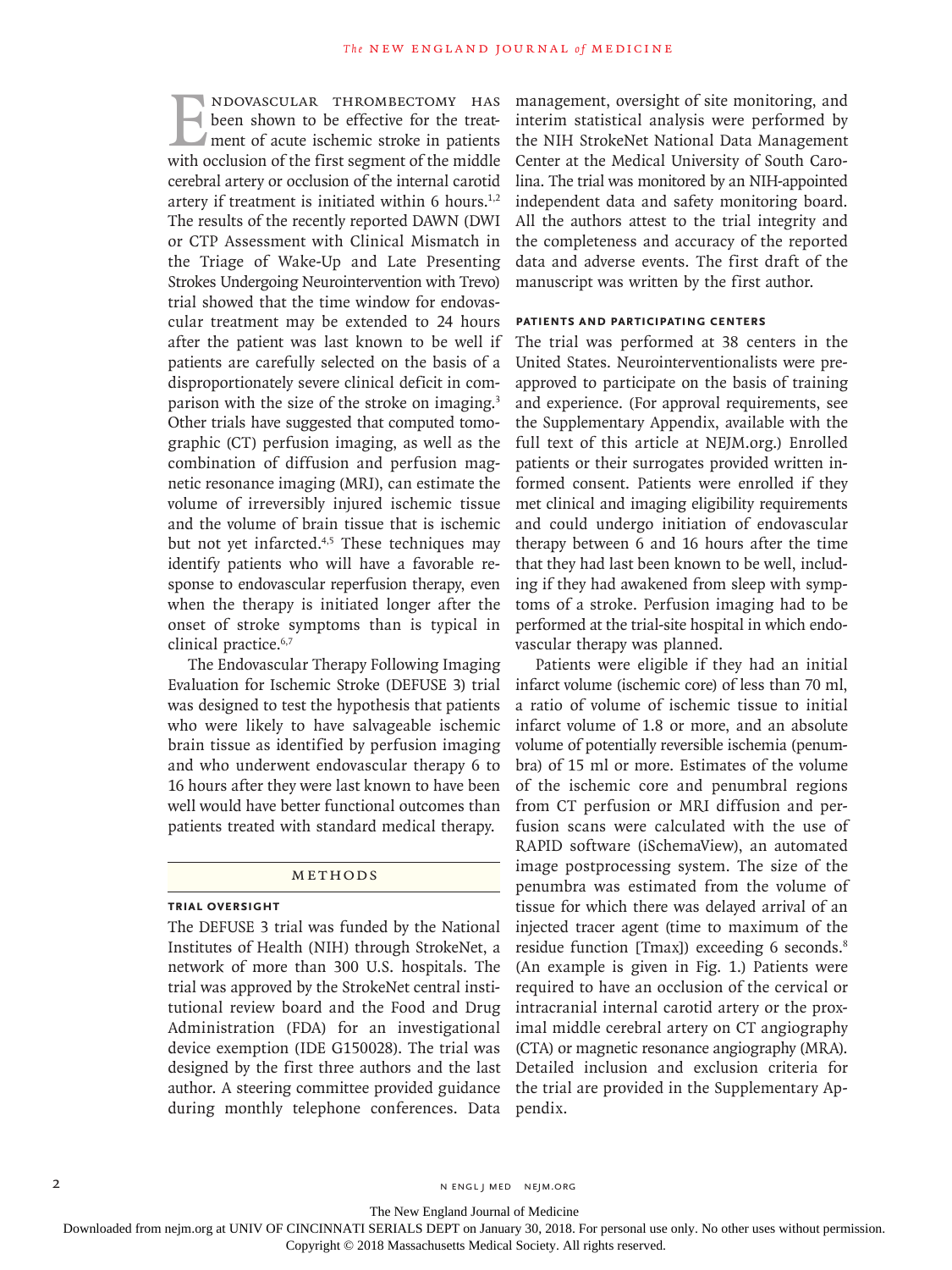

RAPID software shows a region of severely reduced cerebral blood flow (<30% of that in normal tissue), which represents the early infarct (ischemic core), of 23 ml (pink) and a region of perfusion delay of more than 6 seconds, which represents hypoperfused tissue, of 128 ml (green).

#### **Trial Design and Randomization**

The DEFUSE 3 trial was a randomized, open-label trial, with blinded outcome assessment, that compared endovascular therapy plus standard medical therapy with standard medical therapy alone in patients with acute ischemic stroke. The trial design has been published,<sup>9</sup> and the protocol and statistical analysis plan are available at NEJM.org. Patients who met all eligibility criteria were randomly assigned in a 1:1 ratio to endovascular therapy plus medical therapy or medical therapy alone with the use of a Web-based dynamic randomization system (Table S1 in the Supplementary Appendix). Randomization was stratified according to age, core infarct volume, time from symptom onset to enrollment, baseline score on the National Institutes of Health Stroke Scale (NIHSS; range, 0 to 42, with higher scores indicating a greater deficit), and trial site.

### **Endovascular Thrombectomy and Medical Therapy**

Thrombectomy was performed with any FDAapproved thrombectomy device, at the discretion of the neurointerventionalist. For patients with stenosis or occlusion of the cervical internal carotid artery due to atherosclerosis, carotid angioplasty with or without stenting was permitted as part of the intervention. The protocol required

that femoral puncture occur within 90 minutes after the end of qualifying imaging. The use of general anesthesia was discouraged, and intraarterial tissue plasminogen activator (t-PA) was not allowed (intravenous t-PA was allowed if begun within 4.5 hours after symptom onset). The protocol specified that standard medical therapy, based on current American Heart Association guidelines, would be administered to patients in both groups of the trial.<sup>10</sup>

#### **Outcomes**

The primary efficacy outcome was the ordinal score on the modified Rankin scale (range, 0 [no symptoms] to 6 [death]) at day 90; the score was assessed in person, or by telephone if an inperson visit was not feasible, by a certified rater who was not aware of the trial-group assignments. The secondary efficacy outcome was functional independence (defined as a score on the modified Rankin scale of 0 to 2) at day 90. The primary safety outcomes were death within 90 days and the occurrence of symptomatic intracranial hemorrhage within 36 hours, defined as an increase of at least 4 points in the NIHSS score that was associated with brain hemorrhage on imaging within 36 hours after symptom onset.

Imaging outcomes were infarct volume measured at 24 hours (with a window of  $\pm$ 6 hours)

n engl j med nejm.org 3

The New England Journal of Medicine

Downloaded from nejm.org at UNIV OF CINCINNATI SERIALS DEPT on January 30, 2018. For personal use only. No other uses without permission.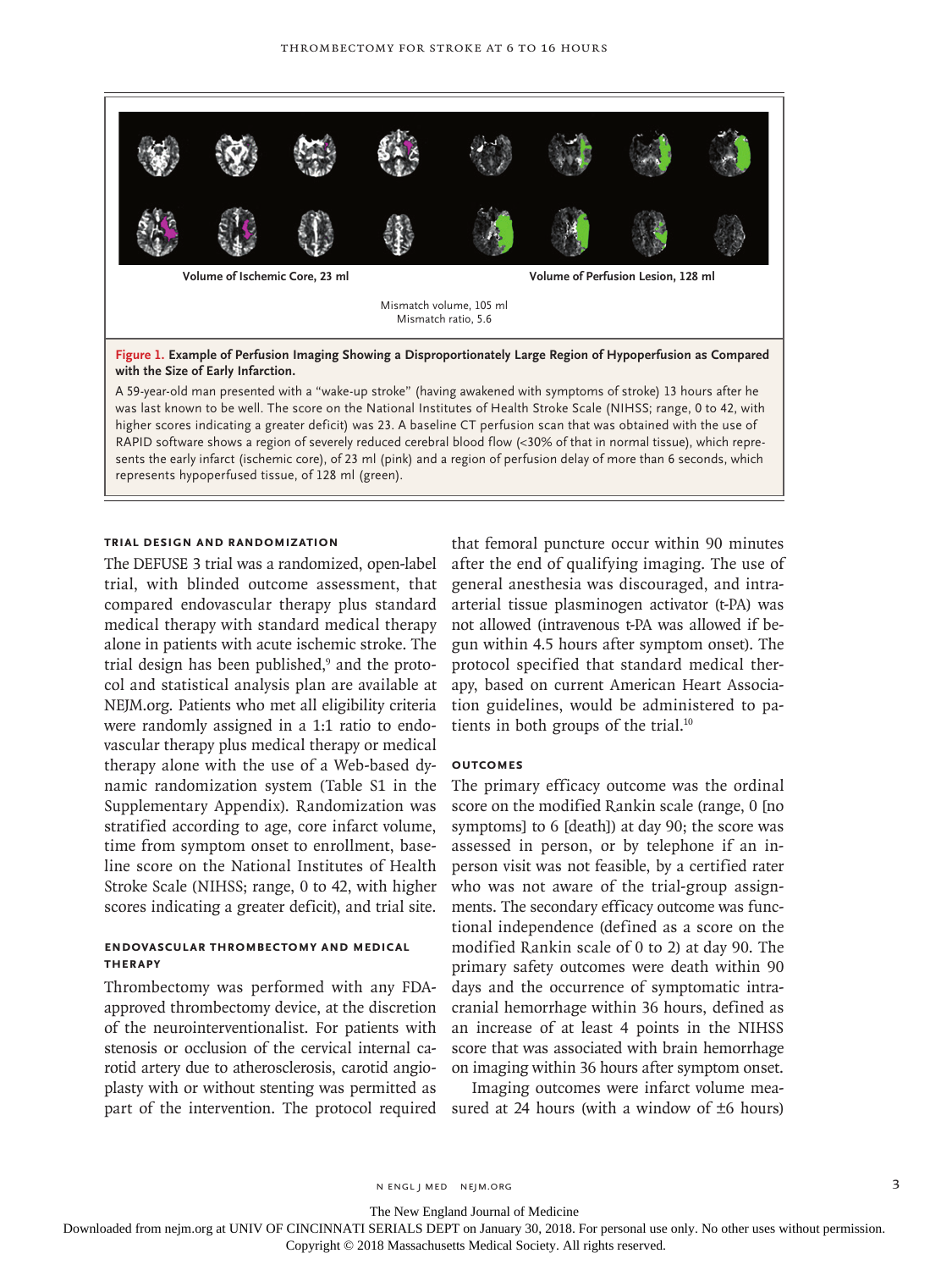after randomization; lesion growth (increase in volume of the infarct) between baseline imaging and 24 hours; reperfusion, defined as a greater than 90% reduction in the region of perfusion delay (Tmax of >6 seconds) between baseline and 24 hours; and complete recanalization of the primary arterial occlusive lesion at 24 hours on CTA or MRA. The technical efficacy of the endovascular procedure in establishing reperfusion was defined in the endovascular-therapy group by a modified Thrombolysis in Cerebral Infarction (TICI) score of 2b (50 to 99% reperfusion) or 3 (complete reperfusion).<sup>11</sup>

#### **Clinical and Radiologic Assessment**

Clinical assessments were performed at baseline, 24 hours after randomization, at hospital discharge, and at 30 and 90 days; assessments included the score on the modified Rankin scale and the NIHSS score, both determined by certified assessors who were unaware of the trialgroup assignments at 30 and 90 days. Baseline and follow-up MRI and CT images were assessed independent of each other at the core imaging laboratory at Stanford University by assessors who were unaware of the trial-group assignments. Angiographic studies from the endovascular procedure were assessed for reperfusion by two independent raters, who were unaware of any other imaging and clinical data, and a consensus was reached in cases of disagreement.

#### **Statistical Analysis**

We planned for this trial to use an adaptive enrichment design.12 The maximal sample size was calculated to be 476, with two planned interim analyses after 200 and 350 patients had data on 90-day outcomes that could be evaluated. The plan was modified in June 2017 to accommodate the results of the DAWN trial, which involved patients and treatments similar to those in our trial and which showed clinical benefit of endovascular thrombectomy over medical therapy when treatment was initiated 6 to 24 hours after the onset of stroke symptoms. Enrollment in the DEFUSE 3 trial was placed on hold, and an early interim analysis, including subgroup analysis of the primary and secondary efficacy outcomes in patients who would have been eligible for

the DAWN trial, was requested by the sponsor (the NIH).

As a result of that interim analysis, the trial was halted because the prespecified efficacy boundary (P<0.0025) had been exceeded. The statistical analysis plan specified one-sided hypothesis testing for the Wilcoxon rank-sum test and a P value of less than 0.025 as a measure of statistical significance, but we report two-sided results and use a P value of less than 0.05 as a measure of statistical significance. Adjusted treatment effects and P values for the primary efficacy outcome were calculated with the use of ordinal regression on the full modified Rankin scale and stratified Cochran–Mantel–Haenszel tests, with the randomization stratification variables split at their medians as the covariates. For patients lost to follow-up at 90 days, the missing 90-day score on the modified Rankin scale was imputed from the 30-day score by the last-observation-carried-forward method.

#### Results

#### **Patient Characteristics**

From May 2016 through May 2017, a total of 182 patients underwent randomization (92 to the endovascular-therapy group and 90 to the medical-therapy group) at 38 centers in the United States. Baseline demographic and clinical characteristics, imaging methods, and time to randomization of the two trial groups were balanced (Table 1, and Table S4 in the Supplementary Appendix). A total of 3 patients were lost to follow-up at day 90 (Fig. S1 in the Supplementary Appendix). All the patients who were assigned to endovascular therapy had an endovascular procedure initiated.

#### **Primary and Secondary Efficacy Outcomes**

Endovascular therapy plus standard medical therapy was associated with a more favorable distribution of disability scores on the modified Rankin scale at 90 days than standard medical therapy alone (unadjusted common odds ratio, 2.77; 95% confidence interval [CI], 1.63 to 4.70; P<0.001) (Fig. 2 and Table 2). The odds ratio after adjustment for stratification factors was 3.36 (95% CI, 1.96 to 5.77; P<0.001). The per-

4 n engl j med nejm.org nejm.org neighborhood in the negative media in the negative media in the negative media in the negative media in the negative media in the negative media in the negative media in the negative media

The New England Journal of Medicine

Downloaded from nejm.org at UNIV OF CINCINNATI SERIALS DEPT on January 30, 2018. For personal use only. No other uses without permission.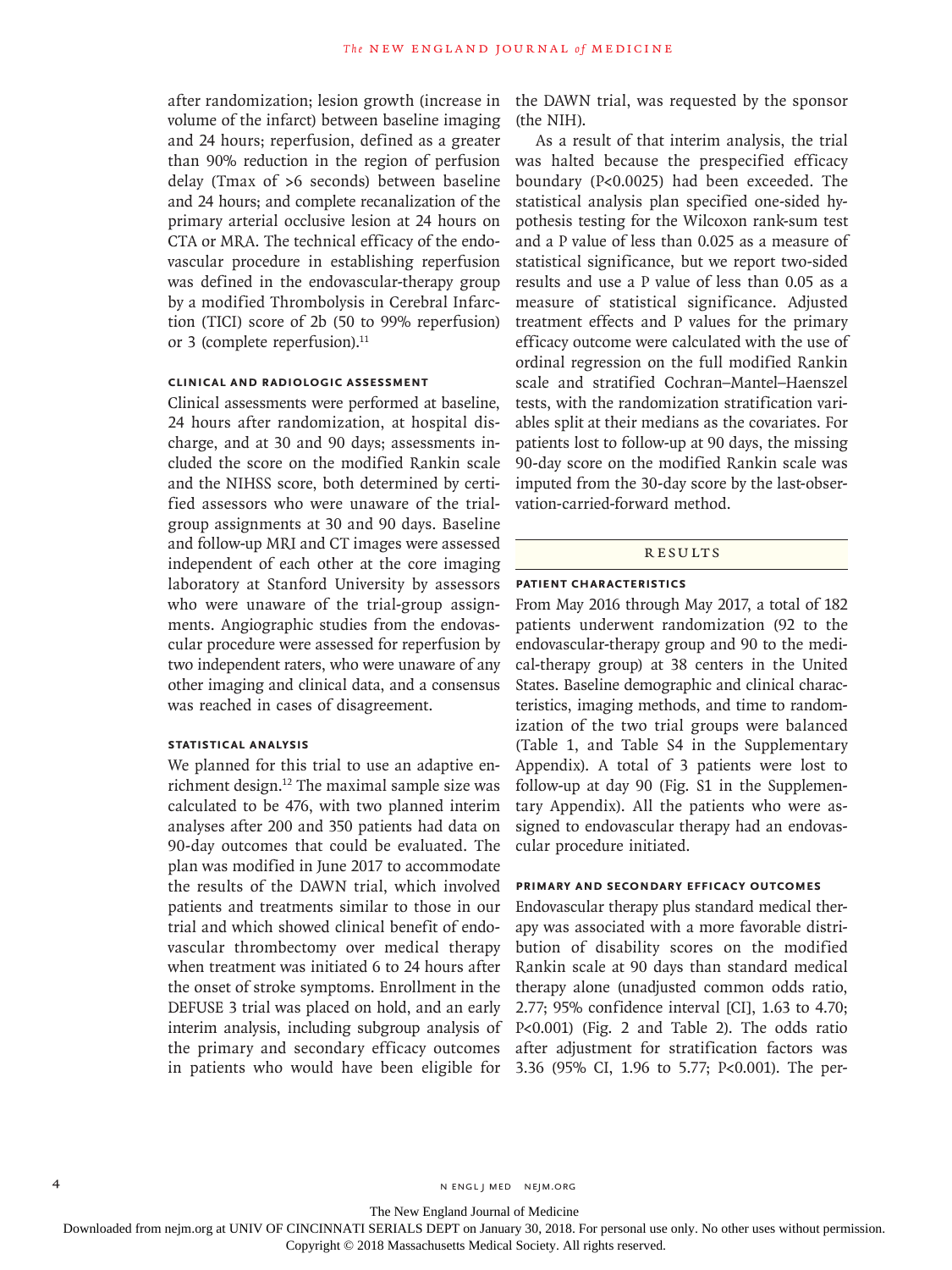| Table 1. Baseline Characteristics of the Patients and Features of Thrombectomy.* |                                           |                                      |  |  |  |
|----------------------------------------------------------------------------------|-------------------------------------------|--------------------------------------|--|--|--|
| Characteristic                                                                   | <b>Endovascular Therapy</b><br>$(N = 92)$ | <b>Medical Therapy</b><br>$(N = 90)$ |  |  |  |
| Median age (IQR) - yr                                                            | 70 (59-79)                                | 71 (59-80)                           |  |  |  |
| Female sex - no. (%)                                                             | 46 (50)                                   | 46 (51)                              |  |  |  |
| Median NIHSS score (IQR)+                                                        | $16(10-20)$                               | $16(12-21)$                          |  |  |  |
| Stroke onset witnessed - no. (%)                                                 |                                           |                                      |  |  |  |
| Yest                                                                             | 31(34)                                    | 35(39)                               |  |  |  |
| No                                                                               |                                           |                                      |  |  |  |
| Symptoms were present on awakening                                               | 49 (53)                                   | 42 (47)                              |  |  |  |
| Symptoms began during wakefulness                                                | 12(13)                                    | 13(14)                               |  |  |  |
| Treatment with intravenous t-PA - no. $(\%)$                                     | 10(11)                                    | 8(9)                                 |  |  |  |
| Imaging characteristics                                                          |                                           |                                      |  |  |  |
| Qualifying imaging - no. (%)                                                     |                                           |                                      |  |  |  |
| CT perfusion imaging                                                             | 69 (75)                                   | 64 (71)                              |  |  |  |
| Diffusion and perfusion MRI                                                      | 23(25)                                    | 26(29)                               |  |  |  |
| Median volume of ischemic core (IQR) - ml                                        | $9.4(2.3-25.6)$                           | $10.1(2.1-24.3)$                     |  |  |  |
| Median volume of perfusion lesion (IQR) $-$ ml                                   | $114.7(79.3 - 146.3)$                     | 116.1 (73.4-158.2)                   |  |  |  |
| Occlusion site on baseline CTA or MRA - no. (%)                                  |                                           |                                      |  |  |  |
| Internal carotid artery                                                          | 32(35)                                    | 36(40)                               |  |  |  |
| Middle cerebral artery**                                                         | 60 (65)                                   | 54 (60)                              |  |  |  |
| Median ASPECTS on baseline CT (IQR) ++                                           | $8(7-9)$                                  | $8(7-9)$                             |  |  |  |
| Process measures - hr:min                                                        |                                           |                                      |  |  |  |
| Median time from stroke onset to qualifying imaging (IQR)                        | $10:29(8:09-11:40)$                       | $9:55(7:59-12:20)$                   |  |  |  |
| Median time from stroke onset to randomization (IQR)                             | $10:53(8:46-12:21)$                       | 10:44 (8:42-13:04)                   |  |  |  |
| Median time from qualifying imaging to femoral puncture (IQR)                    | $0:59(0:39-1:27)$                         | <b>NA</b>                            |  |  |  |
| Median time from femoral puncture to reperfusion (IQR)                           | $0:38$ (0:26-0:59)                        | <b>NA</b>                            |  |  |  |

\* Patients in the endovascular-therapy group received endovascular therapy plus standard medical therapy. Patients in the medical-therapy group received standard medical therapy alone. There were no significant differences between the two groups for any baseline characteristic. CT denotes computed tomography, CTA computed tomographic angiography, IQR interquartile range, MRA magnetic resonance angiography, and MRI magnetic resonance imaging.

Scores on the National Institutes of Health Stroke Scale (NIHSS) range from 0 to 42, with higher scores indicating a greater deficit.

Patients with witnessed onset underwent randomization a median of 9.5 hours after stroke onset.

§ Treatment with intravenous tissue plasminogen activator (t-PA) was allowed if begun within 4.5 hours after symptom onset.

Values are those reported by the central imaging laboratory.

Shown is the volume of tissue for which there was delayed arrival of an injected tracer agent exceeding 6 seconds. Data were missing for two patients in the medical-therapy group owing to technically inadequate perfusion studies. These two patients were enrolled on the basis of alternative neuroimaging inclusion criteria (see the Supplementary Appendix).

\*\* All middle-cerebral-artery occlusions involved the M1 segment, except in one patient in the medical-therapy group who had an occlusion involving the M2 segment.

†† The Alberta Stroke Program Early Computed Tomography Score (ASPECTS) is a tool that is used to estimate the volume of infarcted tissue. Scores range from 0 to 10, with higher scores indicating a larger area. Baseline scores were available for 76 patients in the endovascular-therapy group and 66 patients in the medical-therapy group. Baseline scores are not reported for patients in whom the qualifying imaging study was an MRI.

The New England Journal of Medicine

Downloaded from nejm.org at UNIV OF CINCINNATI SERIALS DEPT on January 30, 2018. For personal use only. No other uses without permission.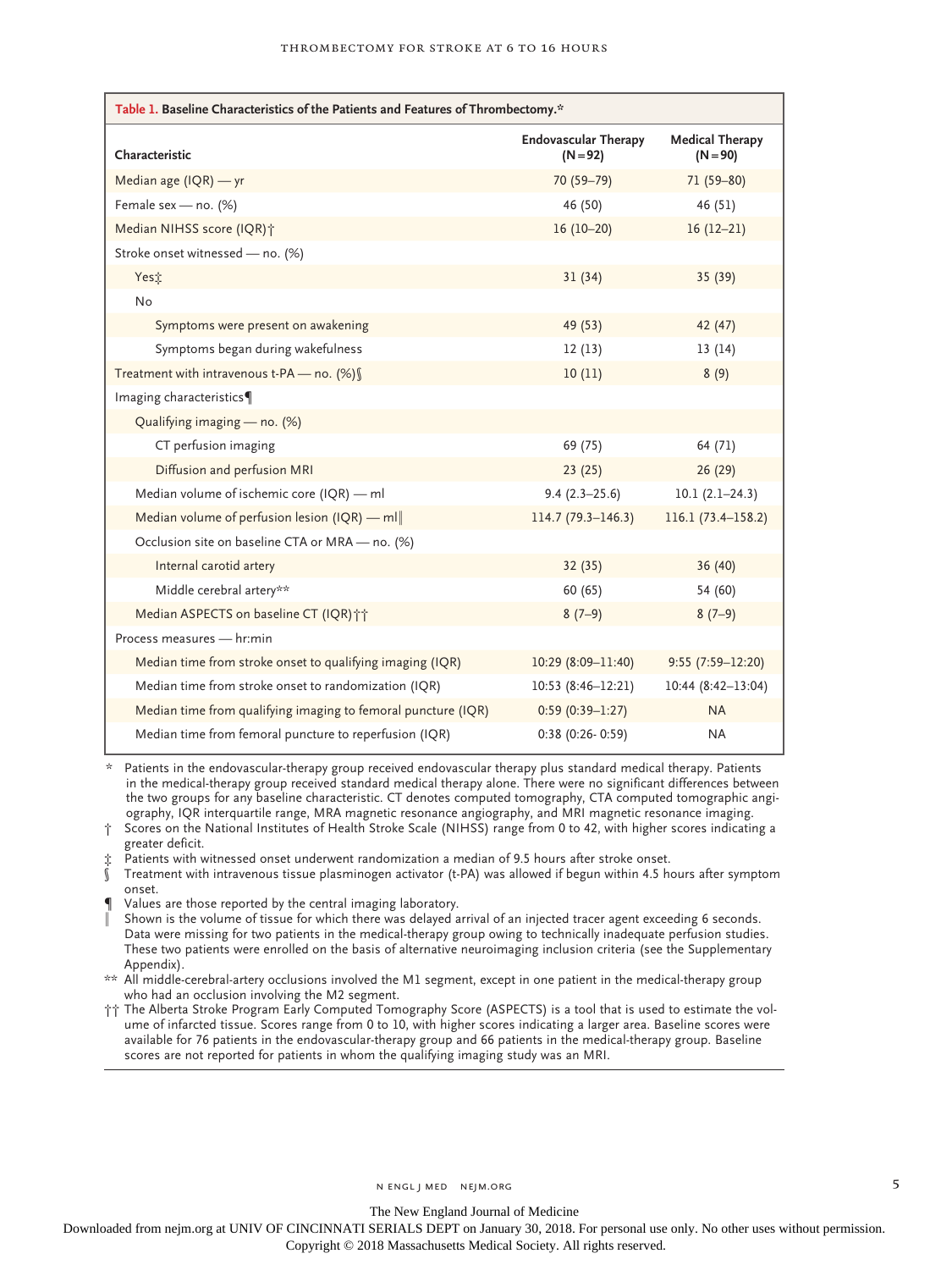

Patients in the endovascular-therapy group received endovascular therapy plus standard medical therapy. Patients in the medical-therapy group received standard medical therapy alone. Scores on the modified Rankin scale range from 0 to 6, with 0 indicating no symptoms, 1 no clinically significant disability, 2 slight disability, 3 moderate disability, 4 moderately severe disability, 5 severe disability, and 6 death. There was a significant difference favoring the endovascular-therapy group over the medical-therapy group in the overall distribution of scores (unadjusted common odds ratio, 2.77; 95% CI, 1.63 to 4.70; P<0.001).

centage of patients who were functionally independent, defined as a score on the modified Rankin scale of 0 to 2, at 90 days was 45% in the endovascular-therapy group, as compared with 17% in the medical-therapy group (risk ratio, 2.67; 95% CI, 1.60 to 4.48; P<0.001).

#### **Safety Outcomes**

Mortality at 90 days was 14% in the endovasculartherapy group and 26% in the medical-therapy group ( $P=0.05$ ). The rate of symptomatic intracranial hemorrhage did not differ significantly between the two groups (7% and 4%, respectively;  $P=0.75$ ). Five patients with symptomatic intracranial hemorrhages in the endovasculartherapy group died, as compared with two with symptomatic intracranial hemorrhages in the medical-therapy group. Parenchymal hematoma type 2 (dense blood clot exceeding 30% of the infarct volume with substantial space-occupying effect) occurred in 9% of the patients in the endovascular-therapy group and 3% of those in the medical-therapy group  $(P=0.21)$ . Thrombectomy-related complications occurred in two patients: a vessel perforation resulting in subarachnoid hemorrhage that was associated with a 3-point increase in the NIHSS score (90-day score on the modified Rankin scale, 5), and device-related vasospasm that did not lead to neurologic worsening. Serious adverse effects were reported in 43% of the patients in the endovascular-therapy group and 53% of those in the medical-therapy group  $(P=0.18)$  (Table S2 in the Supplementary Appendix).

#### **Characteristics of Endovascular Thrombectomy**

In the endovascular-therapy group, the median time from symptom onset to baseline imaging was 10 hours 29 minutes (interquartile range, 8 hours 9 minutes to 11 hours 40 minutes) (Table 1), and the median time from randomization to femoral puncture was 28 minutes. An intervention was attempted in 90 patients (98%). Of the 91 patients with an occlusion on the baseline angiogram, 10 (11%) had a TICI score of 0 on the final angiogram, 12 (13%) had a score of 2a, 52 (57%) had a score of 2b, and 17 (19%) had a score of 3.

Protocol violations occurred in five patients (5%) during the interventions. Two patients received intraarterial t-PA: one had a symptomatic intracerebral hemorrhage and died, and the other had a large ischemic infarct (without hemorrhagic transformation) and a small contralateral subdural hematoma (90-day score on the modified Rankin scale, 5). Two patients had intracranial stents placed: one had a vessel perforation (as described above), and the other had parenchymal hemorrhage without neurologic worsening. One patient had an intracranial angioplasty, without stenting, and did not have neurologic worsening. General anesthesia was used in 26 patients (28%).

The New England Journal of Medicine

Downloaded from nejm.org at UNIV OF CINCINNATI SERIALS DEPT on January 30, 2018. For personal use only. No other uses without permission.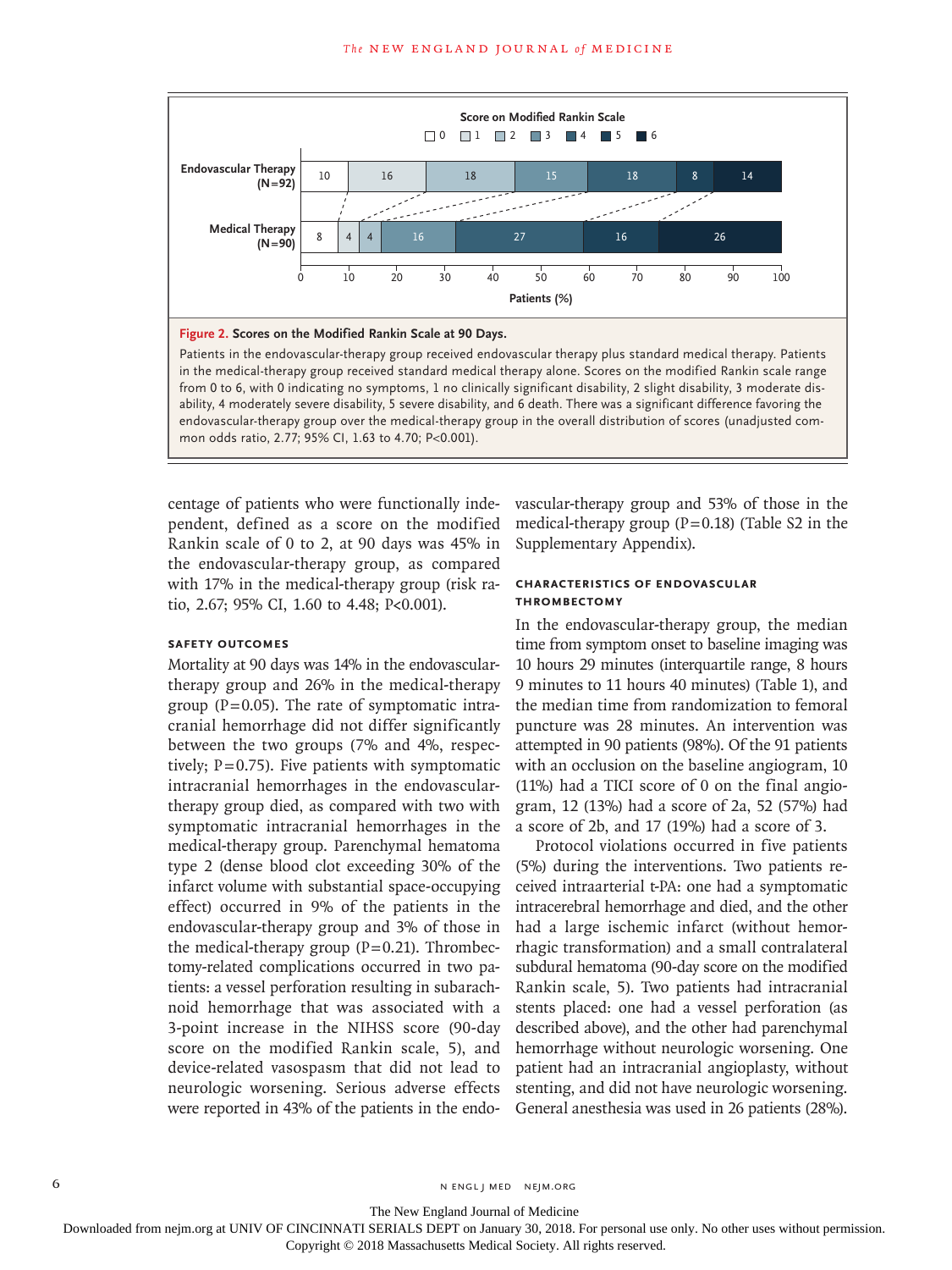| Table 2. Clinical and Imaging Outcomes.                                              |                                               |                                      |                                                       |         |  |  |  |  |
|--------------------------------------------------------------------------------------|-----------------------------------------------|--------------------------------------|-------------------------------------------------------|---------|--|--|--|--|
| Outcome                                                                              | <b>Endovascular Therapy</b><br>$(N = 92)^{*}$ | <b>Medical Therapy</b><br>$(N = 90)$ | Odds Ratio or<br>Risk Ratio (95% CI) $\dot{\uparrow}$ | P Value |  |  |  |  |
| Primary efficacy outcome: median score on modified<br>Rankin scale at 90 days (IQR): | $3(1-4)$                                      | $4(3-6)$                             | $2.77(1.63-4.70)$                                     | < 0.001 |  |  |  |  |
| Secondary efficacy outcome: functional independence<br>at 90 days — no. $(\%) \P$    | 41 (45)                                       | 15(17)                               | $2.67(1.60-4.48)$                                     | < 0.001 |  |  |  |  |
| Safety outcomes - no. (%)                                                            |                                               |                                      |                                                       |         |  |  |  |  |
| Death at 90 days                                                                     | 13 (14)                                       | 23 (26)                              | $0.55(0.30-1.02)$                                     | 0.05    |  |  |  |  |
| Symptomatic intracranial hemorrhage                                                  | 6(7)                                          | 4(4)                                 | $1.47(0.40 - 6.55)$                                   | 0.75    |  |  |  |  |
| Early neurologic deterioration                                                       | 8(9)                                          | 11(12)                               | $0.71(0.30-1.69)$                                     | 0.44    |  |  |  |  |
| Parenchymal hematoma type 2                                                          | 8(9)                                          | 3(3)                                 | $2.61(0.73 - 14.69)$                                  | 0.21    |  |  |  |  |
| Imaging outcomes**                                                                   |                                               |                                      |                                                       |         |  |  |  |  |
| Median infarct volume at 24 hr (IQR) - ml                                            | $35(18-82)$                                   | $41(25-106)$                         |                                                       | 0.19    |  |  |  |  |
| Median infarct growth at 24 hr (IQR) $-$ ml                                          | $23(10-75)$                                   | $33(18-75)$                          |                                                       | 0.08    |  |  |  |  |
| Reperfusion >90% at 24 hr - no./total no. (%)                                        | 59/75 (79)                                    | 12/67(18)                            | $4.39(2.60 - 7.43)$                                   | < 0.001 |  |  |  |  |
| Complete recanalization at 24 hr - no./total no. (%)                                 | 65/83 (78)                                    | 14/77(18)                            | $4.31(2.65 - 7.01)$                                   | < 0.001 |  |  |  |  |
| TICI score of 2b or $3$ - no./total no. (%)                                          | 69/91 (76)                                    |                                      |                                                       |         |  |  |  |  |

\* An intervention was attempted in 90 patients (98%), of whom 88 had an attempted mechanical thrombectomy and 2 had carotid stenting alone. In one of these two cases, the interventionalist elected not to perform a thrombectomy. The other patient did not have an occlusion on the baseline angiogram but was treated with carotid stenting for presumed dissection. The 2 patients with no intervention had carotidartery occlusions, one in the common carotid and the other in the internal carotid, and the interventionalist decided that treatment was not feasible. Revascularization of the carotid artery with angioplasty, stenting, or both was performed in 13 patients (14%).

The odds ratio is shown for the primary efficacy outcome, and risk ratio is shown for the other outcomes.

Scores on the modified Rankin scale range from 0 to 6, with higher scores indicating greater disability. The protocol required the score to be assessed by a person who was not aware of the trial-group assignments. However, three patients in the endovascular-therapy group and one patient in the medical-therapy group had an assessor who was aware of the trial-group assignments.

§ Shown is the unadjusted common odds ratio. The odds ratio with adjustment for stratification factors is 3.36 (95% CI, 1.96 to 5.77; P<0.001). The proportional-odds assumption was not met when core volume was included in the fully adjusted model; without core volume included, the adjusted odds ratio is 3.24 (95% CI, 1.89 to 5.55).

Functional independence was defined as a score on the modified Rankin scale of 0 to 2.

‖ Among the patients with symptomatic intracranial hemorrhage, the hemorrhage was rated as parenchymal hematoma type 2 (dense blood clot exceeding 30% of the infarct volume with substantial space-occupying effect; in two patients in the endovascular-therapy group and three patients in the medical-therapy group), parenchymal hematoma type 1 (blood clot not exceeding 30% of the infarcted area with some mild space-occupying effect; in one patient in the endovascular-therapy group), hemorrhagic infarction type 2 (confluent petechiae within the infarcted area, but without space-occupying effect; in three patients in the endovascular-therapy group), or hemorrhagic infarction type 1 (small petechiae along the margins of the infarct; in one patient in the medical-therapy group).

\*\* Infarct volume at 24 hours was assessed on diffusion-weighted MRI (or CT if MRI was not feasible). Infarct volume and infarct growth at 24 hours were assessed in 90 patients in the endovascular-therapy group and 89 patients in the medical-therapy group (2 patients in the endovascular-therapy group and 1 patient in the medical-therapy group died before imaging).

used are summarized in Table S3 in the Supplementary Appendix.

## **Imaging Outcomes**

The median growth of the volume of the infarct therapy group (78% vs. 18%, P<0.001). region between baseline and 24 hours was 23 ml in the endovascular-therapy group and 33 ml in **Subgroup Analyses** the medical-therapy group  $(P=0.08)$ . Reperfusion The power to assess the response to therapy in of more than 90% of the initial perfusion lesion at 24 hours was more common in the endovas-

The devices and concomitant therapies that were cular-therapy group than in the medical-therapy Imaging outcomes are summarized in Table 2. vascular-therapy group than in the medicalgroup (79% vs. 18%, P<0.001). Similarly, the percentage of patients with complete recanalization of the primary arterial occlusive lesion at 24 hours on CTA or MRA was higher in the endo-

subgroups was limited owing to the lower-thananticipated number of patients enrolled as a re-

n engl j med nejm.org 7

The New England Journal of Medicine

Downloaded from nejm.org at UNIV OF CINCINNATI SERIALS DEPT on January 30, 2018. For personal use only. No other uses without permission.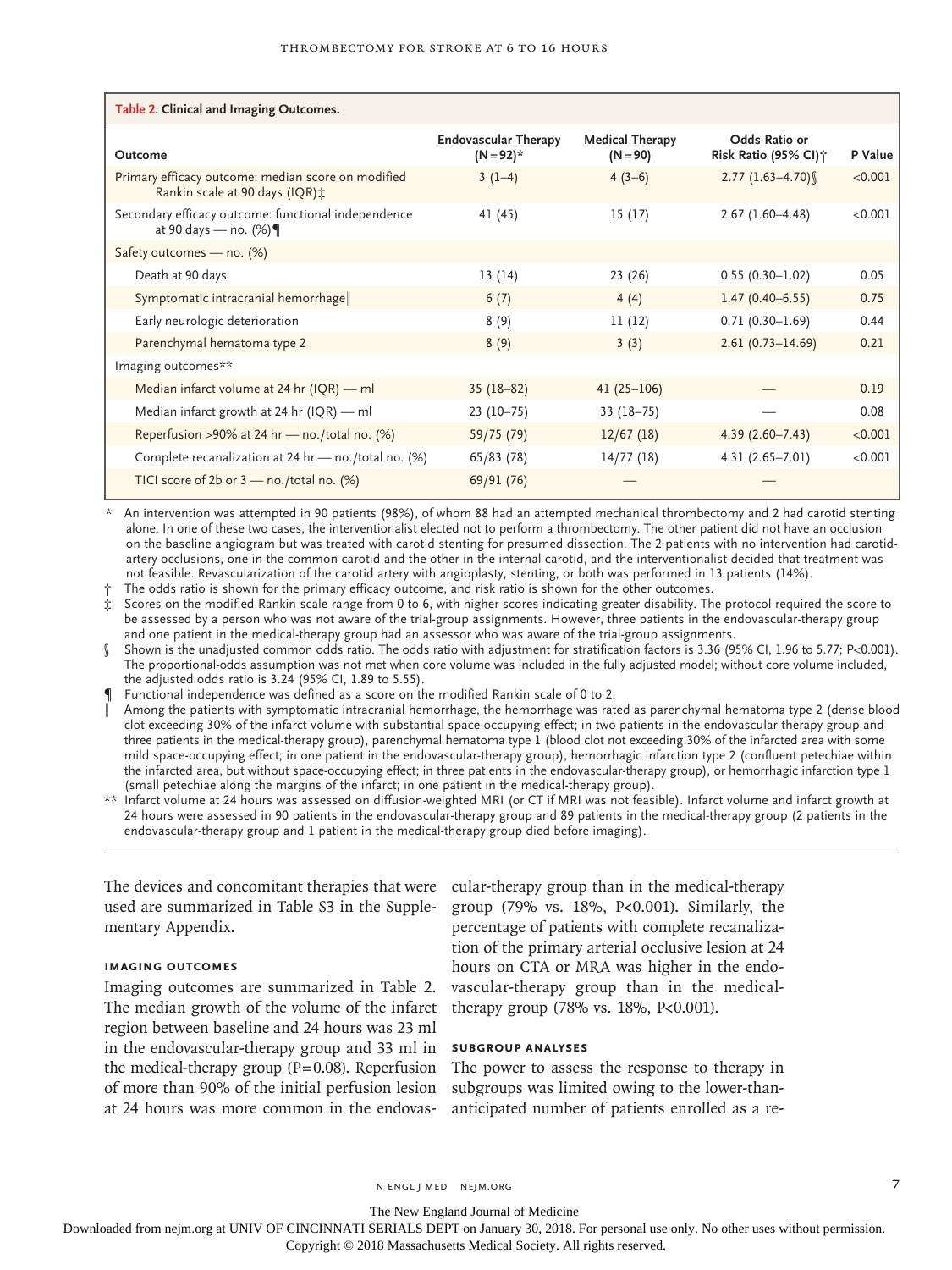#### **The NEW ENGLAND JOURNAL of MEDICINE**

| Subgroup                                       | No. of<br><b>Patients</b> | Endovascular Medical<br>Therapy | Therapy        | Risk Ratio for Functional Independence<br>at Day 90 (95% CI) | P Value for<br>Interaction |
|------------------------------------------------|---------------------------|---------------------------------|----------------|--------------------------------------------------------------|----------------------------|
|                                                |                           | functional independence (%)     |                |                                                              |                            |
| Overall                                        | 182                       | 45                              | 17             | $2.67(1.60-4.48)$                                            |                            |
| Time from stroke onset to randomization        |                           |                                 |                |                                                              | 0.21                       |
| $<$ 9 hr                                       | 50                        | 40                              | 28             | $1.43(0.65 - 3.15)$                                          |                            |
| $9-12$ hr                                      | 72                        | 50                              | 17             | $3.00(1.35 - 6.68)$                                          |                            |
| $>12$ hr                                       | 60                        | 42                              | $\overline{7}$ | $6.08(1.64 - 69.93)$                                         |                            |
| Volume of ischemic core                        |                           |                                 |                |                                                              | 0.47                       |
| $<$ 10.0 $ml$                                  | 92                        | 42                              | 20             | $2.04(1.04-3.99)$                                            |                            |
| 10.0-25.0 ml                                   | 44                        | 55                              | 13             | $4.40(1.41-20.33)$                                           |                            |
| $>25.0$ ml                                     | 46                        | 42                              | 14             | $3.06(1.01-13.53)$                                           |                            |
| <b>Baseline NIHSS score</b>                    |                           |                                 |                |                                                              | 0.20                       |
| <13                                            | 55                        | 69                              | 46             | $1.49(0.92 - 2.42)$                                          |                            |
| $13 - 18$                                      | 55                        | 48                              | 12             | 4.18 (1.36-29.67)                                            |                            |
| >18                                            | 72                        | 21                              | $\Omega$       |                                                              |                            |
| Age                                            |                           |                                 |                |                                                              | 1.00                       |
| $<$ 70 yr                                      | 84                        | 59                              | 28             | $2.15(1.23-3.76)$                                            |                            |
| $\geq 70$ yr                                   | 98                        | 31                              | 8              | $3.91(1.36 - 15.46)$                                         |                            |
| <b>ASPECTS</b>                                 |                           |                                 |                |                                                              | 0.65                       |
| < 8                                            | 57                        | 32                              | $\overline{7}$ |                                                              |                            |
| $\geq 8$                                       | 85                        | 46                              | 24             | $4.66$ (1.14-44.44)                                          |                            |
|                                                |                           |                                 |                | $1.88(0.99 - 3.60)$                                          |                            |
| Site of occlusion                              |                           |                                 |                |                                                              | 0.69                       |
| Middle cerebral artery                         | 113                       | 48                              | 21             | $2.33(1.29 - 4.19)$                                          |                            |
| Internal carotid artery                        | 68                        | 38                              | 8              | 4.50 (1.39-29.67)                                            |                            |
| Baseline imaging method                        |                           |                                 |                |                                                              | 0.41                       |
| <b>CT</b>                                      | 133                       | 39                              | 16             | $2.50(1.32 - 4.75)$                                          |                            |
| <b>MRI</b>                                     | 49                        | 61                              | 19             | $3.17(1.35 - 7.43)$                                          |                            |
| Determination of time of stroke                |                           |                                 |                |                                                              | 0.87                       |
| Time that patient was last known<br>to be well | 116                       | 38                              | 13             | $2.96(1.38 - 6.36)$                                          |                            |
| Exact time of symptom onset                    | 66                        | 58                              | 23             | $2.54(1.29 - 5.01)$                                          |                            |
| Sex                                            |                           |                                 |                |                                                              | 0.71                       |
| Female                                         | 92                        | 35                              | 13             | $2.67(1.15-6.21)$                                            |                            |
| Male                                           | 90                        | 54                              | 20             | $2.66$ (1.41-5.04)                                           |                            |
| Race                                           |                           |                                 |                |                                                              | 0.58                       |
| White                                          | 158                       | 46                              | 16             | $2.84(1.64 - 4.93)$                                          |                            |
| Other or unknown                               | 24                        | 36                              | 20             | $1.79(0.42 - 11.38)$                                         |                            |
| Ethnic group                                   |                           |                                 |                |                                                              | 0.61                       |
| Hispanic                                       | 24                        | 57                              | 10             |                                                              | $5.71(1.11 - 158.73)$      |
| Non-Hispanic                                   | 157                       | 43                              | 18             | $2.45(1.43 - 4.21)$                                          |                            |
| Atrial fibrillation                            |                           |                                 |                |                                                              | 0.21                       |
| Yes                                            | 62                        | 38                              | $\overline{4}$ | $-10.71(1.91-294.11)$                                        |                            |
| No                                             | 120                       | 48                              | 23             | $2.14(1.26-3.64)$                                            |                            |
| Eligible for DAWN trial                        |                           |                                 |                |                                                              | 0.96                       |
| Yes                                            | 112                       | 38                              | 13             | $3.00(1.39 - 6.49)$                                          |                            |
| No                                             | 70                        | 56                              | 24             | 2.36 (1.20-4.63)                                             |                            |
|                                                |                           |                                 |                |                                                              |                            |
|                                                |                           |                                 | 0.1            | 1.0<br>10.0<br>100.0                                         |                            |
|                                                |                           |                                 |                | <b>Medical Therapy</b><br><b>Endovascular Therapy</b>        |                            |
|                                                |                           |                                 |                | <b>Better</b><br><b>Better</b>                               |                            |

sult of early termination of the trial. There was onset, in patients treated 9 to 12 hours after onset no heterogeneity of the treatment effect in any and those treated more than 12 hours after onof the prespecified subgroups (Fig. 3). Within set (but not those treated <9 hours after onset), the limitations of reduced statistical power, the and in patients selected on the basis of diffusion beneficial effect of endovascular therapy was and perfusion MRI and those selected on the consistent in patients with a known time of basis of CT perfusion imaging. Results of the stroke onset and those with an unknown time of primary efficacy outcome (Fig. S2 in the Supple-

8 N ENGL J MED NEJM.ORG

The New England Journal of Medicine

Downloaded from nejm.org at UNIV OF CINCINNATI SERIALS DEPT on January 30, 2018. For personal use only. No other uses without permission.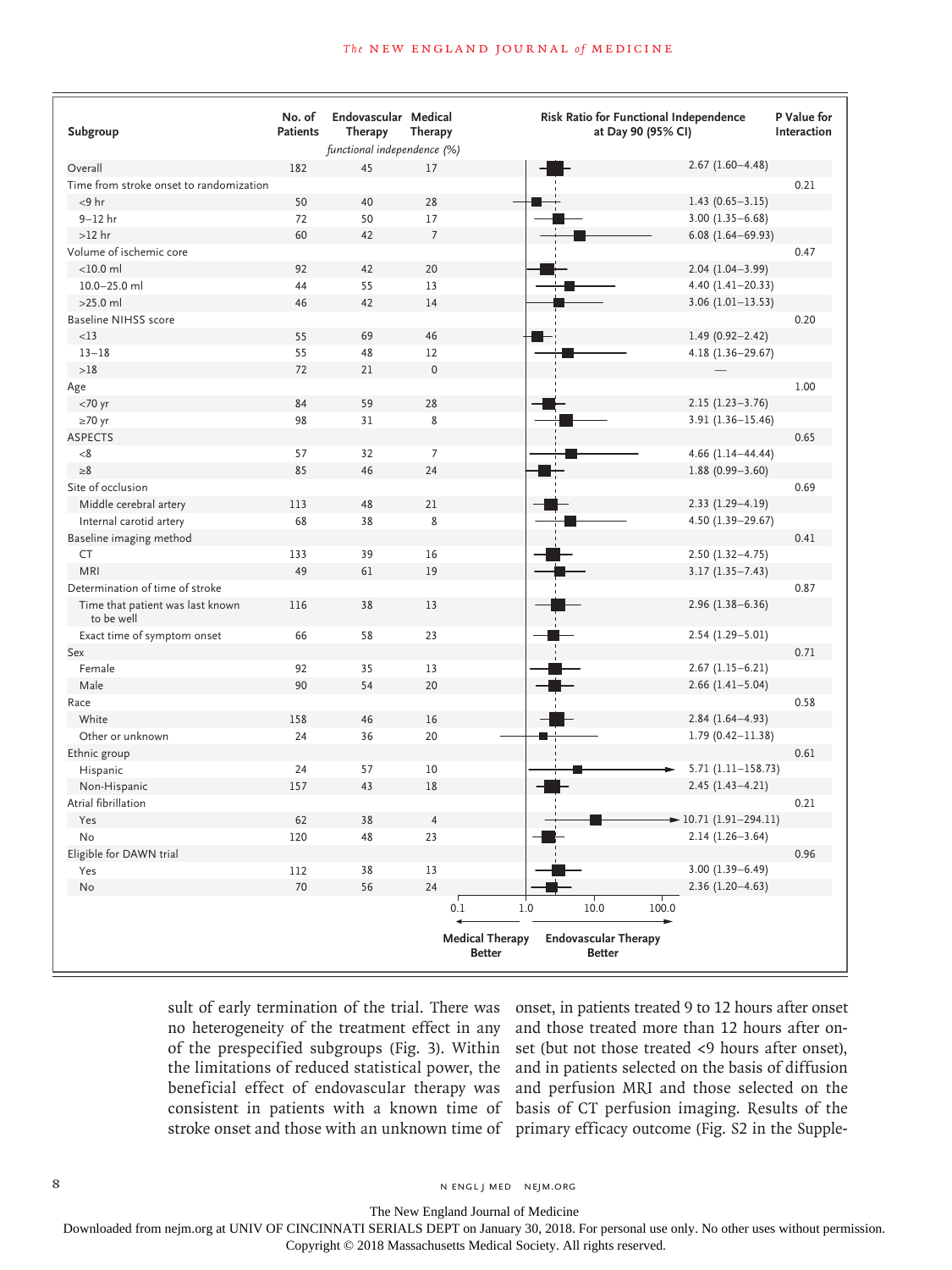#### **Figure 3 (facing page). Subgroup Analyses.**

The forest plot shows that the difference in the risk ratio for functional independence (defined as a score on the modified Rankin scale of 0 to 2) at 90 days favored the endovascular-therapy group across all prespecified subgroups. The size of the squares is proportional to the number of patients in the subgroup. Arrows indicate that the limits of the confidence interval are not shown. The Alberta Stroke Program Early Computed Tomography Score (ASPECTS) is a tool that is used to estimate the volume of infarcted tissue. Scores range from 0 to 10, with higher scores indicating a larger area. Race and ethnic group were reported by the patient or a family member. Patients who were considered to be ineligible for the DAWN (DWI or CTP Assessment with Clinical Mismatch in the Triage of Wake-Up and Late Presenting Strokes Undergoing Neurointervention with Trevo) trial<sup>3</sup> had one or more of the following characteristics: a prestroke score on the modified Rankin scale of 2 (13 patients); a baseline NIHSS score of less than 10 (31 patients); a baseline volume of the ischemic core of 51 ml or more (13 patients); an age of 80 years or older with a baseline volume of the ischemic core of 21 ml or more (14 patients); and an age of less than 80 years, an NIHSS score of less than 20, and a baseline volume of the ischemic core of 31 ml or more (14 patients) (some patients met multiple criteria). All other patients were considered to be eligible for the DAWN trial. A risk ratio was not calculated for a baseline NIHSS score of more than 18 because of zero outcomes in the medical-therapy group.

mentary Appendix) and the secondary efficacy outcome (Fig. 3) were significant for patients who met the DAWN enrollment criteria and those who did not meet those criteria. For the primary efficacy outcome, the odds ratio was 2.66 (95% CI, 1.36 to 5.23) among patients eligible for the DAWN trial and 2.96 (95% CI, 1.26 to 6.97) among those ineligible for the DAWN trial.

#### Discussion

In this trial, endovascular thrombectomy for ischemic stroke 6 to 16 hours after a patient was last known to be well plus standard medical therapy resulted in better 90-day functional outcomes than standard medical therapy alone among patients who had evidence of salvageable tissue on the basis of a formula that incorporated early infarct size and the volume of hypoperfused tissue on perfusion imaging. There was an absolute difference of 28 percentage points in the rate of functional independence at 90 days in favor of the endovascular-therapy group. The

incidence of symptomatic cerebral hemorrhage was numerically higher in the endovasculartherapy group than in the medical-therapy group, but the difference was not significant. Five patients with symptomatic cerebral hemorrhages in the endovascular-therapy group died, as compared with two with symptomatic cerebral hemorrhages in the medical-therapy group. The overall mortality rate was numerically lower in the endovascular-therapy group.

Previous trials of endovascular treatment of acute stroke have suggested that a limited proportion of patients had a favorable clinical outcome when reperfusion was instituted later than 7 or 8 hours after stroke onset.13-15 A difference between the DEFUSE 3 trial and most of those trials was the inclusion in our trial of only patients who had findings on perfusion imaging of a penumbral (potentially salvageable) region of tissue. Two thrombectomy trials that treated patients within 6 hours after the onset of stroke (EXTEND-IA [Extending the Time for Thrombolysis in Emergency Neurological Deficits — Intra-Arterial]16 and SWIFT PRIME [Solitaire with the Intention for Thrombectomy as Primary Endovascular Treatment]<sup>17</sup>) used perfusion-imagingbased selection algorithms similar to those in our trial and showed higher rates of good functional outcome than trials that used other strategies to select patients.

The outcomes of thrombectomy in our trial were paradoxically better than those in many trials that treated patients within 6 hours after the onset of stroke. This finding may have been due to the selection of patients in the DEFUSE 3 trial with favorable collateral circulation and slower infarct growth. Subgroup analyses in our trial were underpowered but did not suggest a reduction in the treatment effect in patients who underwent randomization more than 12 hours after symptom onset.

The larger treatment effects in the DAWN and DEFUSE 3 trials than in the 6-hour trials are also attributable to the low rate of favorable outcomes in the medical control group, which may be related to the small proportion of patients in our trial who presented in time to receive intravenous t-PA. In contrast, in trials of thrombectomy that were conducted in the first several hours after stroke, a meta-analysis has indicated that intravenous t-PA was given to 87% of the patients in the medical-therapy group,<sup>1</sup> leading

n engl j med nejm.org 9

The New England Journal of Medicine

Downloaded from nejm.org at UNIV OF CINCINNATI SERIALS DEPT on January 30, 2018. For personal use only. No other uses without permission.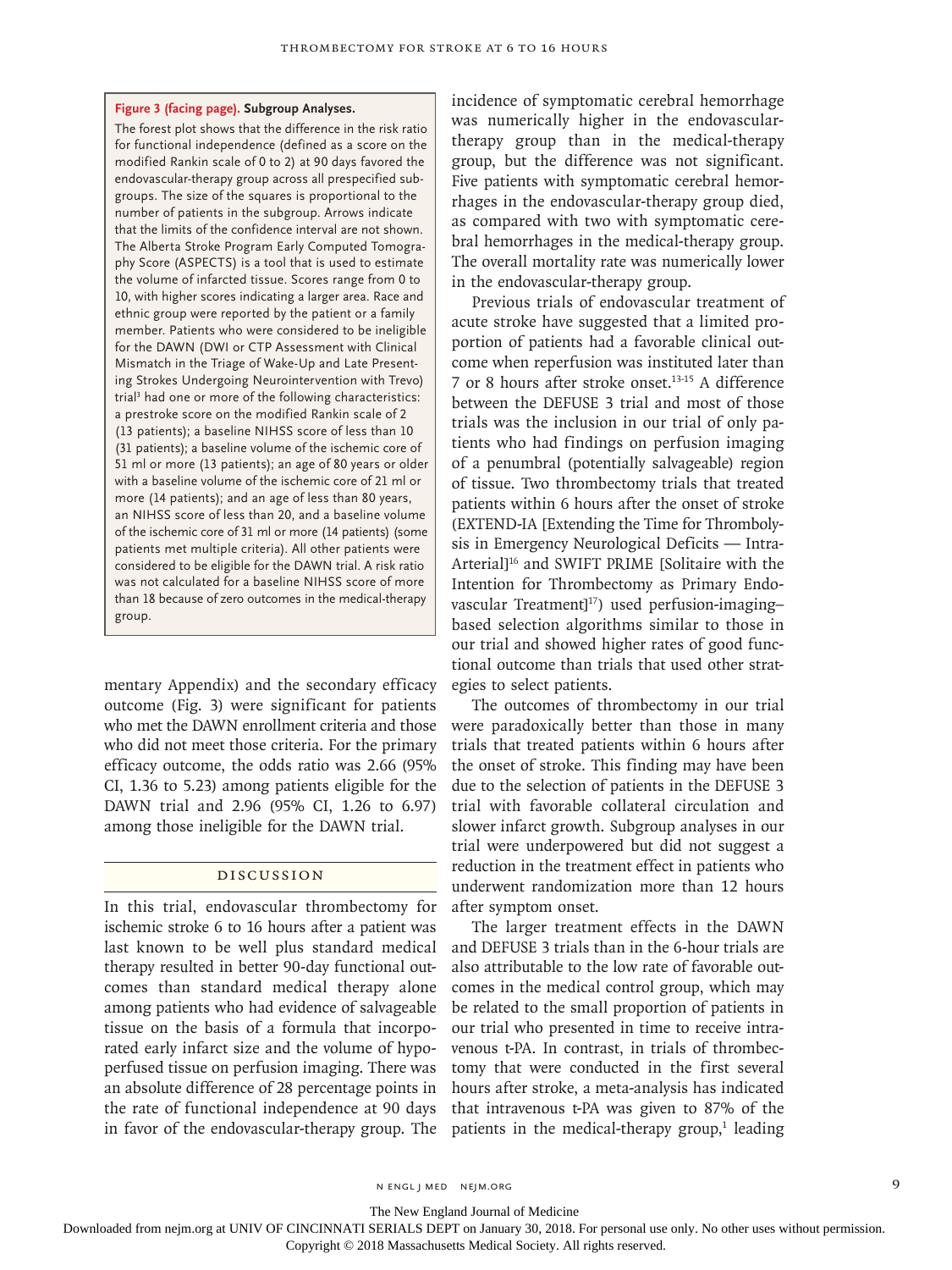to reperfusion of approximately one third of middle-cerebral-artery occlusions, a circumstance that typically is associated with good clinical outcomes.18

Our findings confirm and extend those of the DAWN trial, which used the same automated perfusion software (RAPID) as in our trial to measure the volume of the early infarct and to measure hypoperfused volume.<sup>3</sup> The DAWN trial enrolled patients between 6 and 24 hours after the onset of stroke symptoms using selection criteria that required a discrepancy between the severity of the clinical deficit and the size of the early infarct on imaging. Our trial enrolled patients who had larger core infarctions than those in the DAWN trial and also included patients with milder stroke symptoms. Because of these differences, the DEFUSE 3 trial enrolled a broader patient population than the DAWN trial (approximately 40% of the patients in the DEFUSE 3 trial would not have met the DAWN selection criteria). However, the efficacy of endovascular therapy in our trial was similar in patients who did meet the eligibility criteria used in the DAWN trial and in patients who did not meet those criteria.

Rates of reperfusion and vessel recanalization were higher in the endovascular-therapy group than in the medical-therapy group (the latter group nevertheless had an 18% rate of spontaneous recanalization). Despite clinical benefit with thrombectomy, between-group differences in 24-hour infarct volume and growth after thrombectomy were not significant. Recent studies suggest that infarct growth can occur over a period of several days in patients who do not have reperfusion of ischemic regions.<sup>19,20</sup> In future trials, later time points could be considered to assess changes in infarct volume.

In conclusion, among patients with acute ischemic stroke due to large-vessel occlusion who had favorable findings on perfusion imaging, endovascular therapy 6 to 16 hours after stroke onset plus standard medical therapy resulted in less disability and a higher rate of functional independence at 3 months than standard medical therapy alone.

Disclosure forms provided by the authors are available with the full text of this article at NEJM.org.

#### **Appendix**

From the Departments of Neurology and Neurological Sciences (G.W.A., S. Kemp, S.C., J.P.T., S.H., M.M., M.G.L.), Diagnostic Radiology (M.P.M., J.J.H., G.Z.), Radiology (R.B.), and Biomedical Data Science (P.W.L.), Stanford University School of Medicine, Stanford, and the Department of Neurology, Keck School of Medicine, University of Southern California, Los Angeles (M.K.-T.) — both in California; the Departments of Neurology, Anesthesia, Neurosurgery, and Radiology, University of Iowa, Ames (S.O.-G.); the Departments of Diagnostic Imaging, Neurology, and Neurosurgery, Warren Alpert School of Medicine at Brown University and Rhode Island Hospital, Providence (R.A.M.); the Departments of Neurology and Neurosurgery, Ohio State University, Columbus (M.T.T.), and the University of Cincinnati Gardner Neuroscience Institute and the Department of Neurology and Rehabilitation Medicine, University of Cincinnati College of Medicine, Cincinnati (J.C., J.P.B.) — both in Ohio; the Departments of Neurosurgery and Neurology, Massachusetts General Hospital, Boston (T.L.-M.); the Department of Neurology, University of Texas Health Science Center, Houston (A.S.); the Department of Neurology, University of Pennsylvania School of Medicine, Philadelphia (S.E.K.); the Departments of Radiology, Neurology, and Neurological Surgery, Northwestern University, Feinberg School of Medicine, Chicago (S.A.A.); the Department of Public Health Sciences, Medical University of South Carolina, Charleston (S.D.Y., Y.Y.P.); the Department of Neurology, New York University School of Medicine, New York (S. Kim); and the Departments of Clinical Neurosciences and Radiology, Hotchkiss Brain Institute, University of Calgary Cumming School of Medicine, Calgary, AB, Canada (A.M.D.).

#### **References**

**1.** Goyal M, Menon BK, van Zwam WH, et al. Endovascular thrombectomy after large-vessel ischaemic stroke: a metaanalysis of individual patient data from five randomised trials. Lancet 2016;387: 1723-31.

**2.** Powers WJ, Derdeyn CP, Biller J, et al. 2015 American Heart Association/Ameri-

can Stroke Association focused update of the 2013 Guidelines for the Early Management of Patients With Acute Ischemic Stroke Regarding Endovascular Treatment: a guideline for healthcare professionals from the American Heart Association/ American Stroke Association. Stroke 2015; 46:3020-35.

**3.** Nogueira RG, Jadhav AP, Haussen DC, et al. Thrombectomy 6 to 24 hours after stroke with a mismatch between deficit and infarct. N Engl J Med 2018;378:11-21. **4.** Albers GW, Goyal M, Jahan R, et al. Ischemic core and hypoperfusion volumes predict infarct size in SWIFT PRIME. Ann Neurol 2016;79:76-89.

10 N ENGL J MED NEJM.ORG

The New England Journal of Medicine

Downloaded from nejm.org at UNIV OF CINCINNATI SERIALS DEPT on January 30, 2018. For personal use only. No other uses without permission.

Supported by grants (U10NS086487 and U01NS092076) from the National Institute of Neurological Disorders and Stroke. The RAPID software platform was provided to all sites by iSchemaView.

The authors' full names and academic degrees are as follows: Gregory W. Albers, M.D., Michael P. Marks, M.D., Stephanie Kemp, B.S., Soren Christensen, Ph.D., Jenny P. Tsai, M.D., Santiago Ortega-Gutierrez, M.D., Ryan A. McTaggart, M.D., Michel T. Torbey, M.D., May Kim-Tenser, M.D., Thabele Leslie-Mazwi, M.D., Amrou Sarraj, M.D., Scott E. Kasner, M.D., Sameer A. Ansari, M.D., Ph.D., Sharon D. Yeatts, Ph.D., Scott Hamilton, Ph.D., Michael Mlynash, M.D., Jeremy J. Heit, M.D., Greg Zaharchuk, M.D., Sun Kim, M.D., Janice Carrozzella, M.S.N., Yuko Y. Palesch, Ph.D., Andrew M. Demchuk, M.D., Roland Bammer, Ph.D., Philip W. Lavori, Ph.D., Joseph P. Broderick, M.D., and Maarten G. Lansberg, M.D., Ph.D.